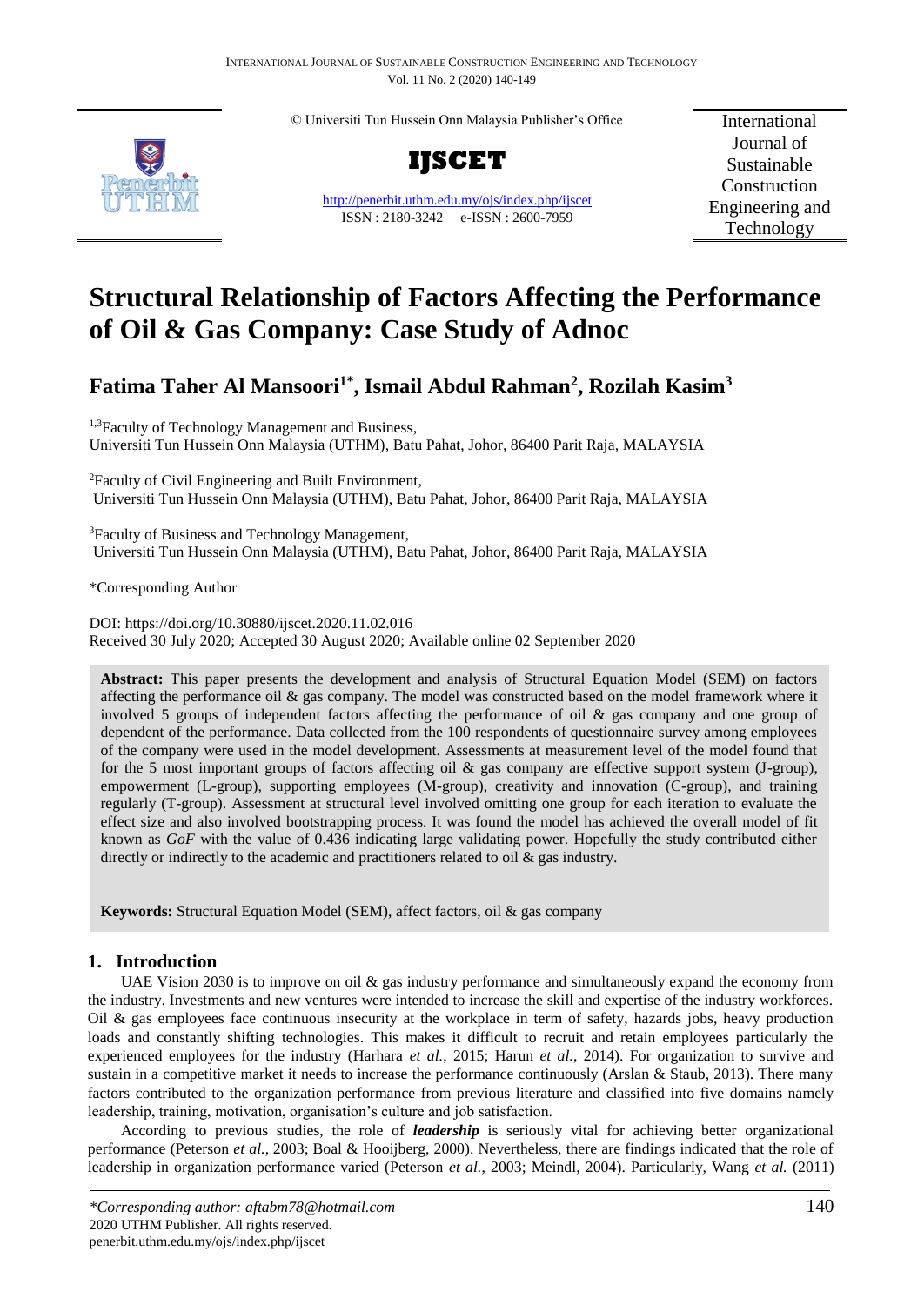proposed that there is a need to examine the influence of leadership in organizational performance due to inconsistent outcomes from previous studies. Additional, most of previous study concentrated on the role of leadership in the different contexts such as restaurants, and education institutes (Weinberg & McDermott, 2002; Youngs & King 2002).

Quartey (2012) indicated that employee *training* scheme has significance improvement to the productivity in achieving competitive advantage. The employees' training development has direct benefits to organizations by the demonstrations of superior performance. Also, it is predicted that the organizational performance increased through training (Niazi, 2011). In the context of the oil  $\&$  gas industry, training of human capital is an investment to the industry which used advanced technologies and to stay competitive.

Several researchers found that *motivation* is an essential factor to encourage employees to execute job seriously according to the required organisation performance (Dobre, 2013; Asim, 2013). There is a relationship between motivation and employee efficiency, where employee motivation influences on organizational effectiveness/ performance (Matthew *et al.,* 2009; Muhammad *et al.* 2011; Agburu, 2012).

Many studies had highlighted influence of *organisational culture* to organization performance (Dasanayake & Mahakalanda, 2008; Varelas, 2009). Furthermore, researchers investigated the relationships of organisational culture and the behaviour of employees which in turn affecting the organizational performance. The role of organisational culture is important to support business performance. Additionally, the significance of organisational culture in work place is influenced by factors of globalization and multiple workplace locations (Varelas, 2009; Huang *et al.*, 2010). Many past researches investigated the effect of organisational culture on performance however lack of study in developing countries especially UAE.

Although the significance of *job satisfaction* has been investigated on the influence of organizational performance by many scholars but not many studies are conducted in the Middle East countries. Also previous studies indicated that job satisfaction factors vary through different cultures. The literature search also found it is necessary to investigate effect of training and also on employees' job satisfaction toward organizational performance especially in the oil & gas sectors and also to the region of Abu Dhabi, UAE situation (Ameen *et al.*, 2018; Yee, 2018).

Most of the mentioned studies are not integrated, hence this study intended to incorporate these factors from the five domains namely leadership, training, motivation, organization's culture and job satisfaction with the organizations performance in the context of oil & gas sectors in UAE. This novel study was intended to uncover the structural relationship of all the factors that affecting Abu Dhabi oil & gas company/organisations.

### **2. Methodology**

This study adopted quantitative approach where the data was collected through questionnaire survey a sample of employees of Abu Dhabi oil & gas industry. A total of 100 respondents were involved in giving their judgements in the questionnaire. The collected data was analysed descriptively to ensure it is reliable and valid to be used in the model development. The model was developed based on the hypothesises that five groups of contributing factors which are leadership, training, motivation, organizational culture and job satisfaction has significantly affecting the O&G company of Abu Dhabi. The framework of the model with the dependent variable and independent variables are as Figure 1.



**Figure 1 - Model framework**

The hypothesis that generated from this model framework is as follow;

- $H<sub>1</sub>$ : Leadership has significant affecting the oil & gas company performance
- $H<sub>2</sub>$ : Training has significant affecting the oil  $\&$  gas company performance
- $H_3$ : Motivation has significant affecting the oil  $\&$  gas company performance

 $H_4$ : Organization culture has significant affecting the oil  $\&$  gas company performance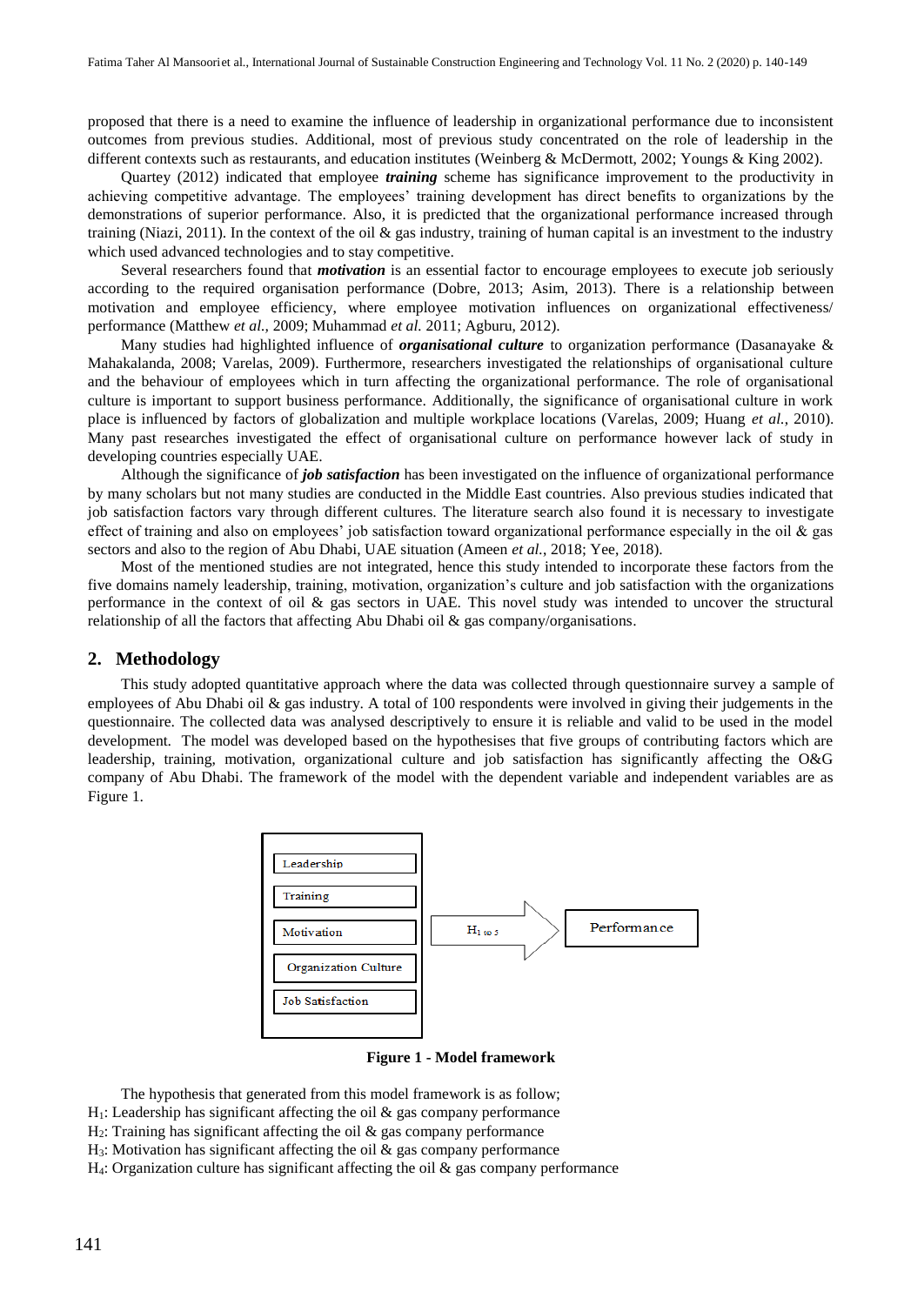$H_5$ : Job satisfaction has significant affecting the oil  $\&$  gas company performance

# **3. Measurement model assessment**

A model was constructed in SmartPLS software using the collected data from the questionnaire survey and based on the model framework. The constructed PLS model comprised of 25 affect factors in 5 groups that act as exogenous variables and connected to single group of performance which act as endogenous variable having two measured criteria as Figure 2.



**Figure 2 - Constructed mod**

This model consisted of the measurement model (outer component) and structural model (inner component). Assessment at measurement model involves three criteria which are indicator reliability, convergent validity and discriminant validity. While assessment at structural model involves five criteria which are Structural model path Coefficients (β), Coefficient of determination  $(R^2)$ , Effect size (f<sup>2</sup>), Predictive relevance (q<sup>2</sup>) and Goodness-of-fit (GoF).

#### **3.1 Reliability and convergent validity**

Assessment of individual item reliability is the correlations of the items with their respective latent variables for the purpose to evaluate the extent to which an indicator known as factor loading is consistent with what it intends to measure (Urbach & Ahlemann, 2010; Rahman *et al.*, 2016). Factor loading denotes the proportion of the indicator variance in its latent variable and indicator with loadings of less than 0.4 should be dropped if it does not increase value to composite reliability. Also, indicators/items with loading of 0.7 or above are considered significant (Ramayah *et al.*, 2016; Hair *et al.*, 2017).

Hence to conduct the assessments, the model needs to regenerate several iterations until it achieved the specified criteria either at measurement and structural levels. In iteration process it used PLS algorithm function with the criteria for indicator reliability and convergent validity and the final model is as Figure 3.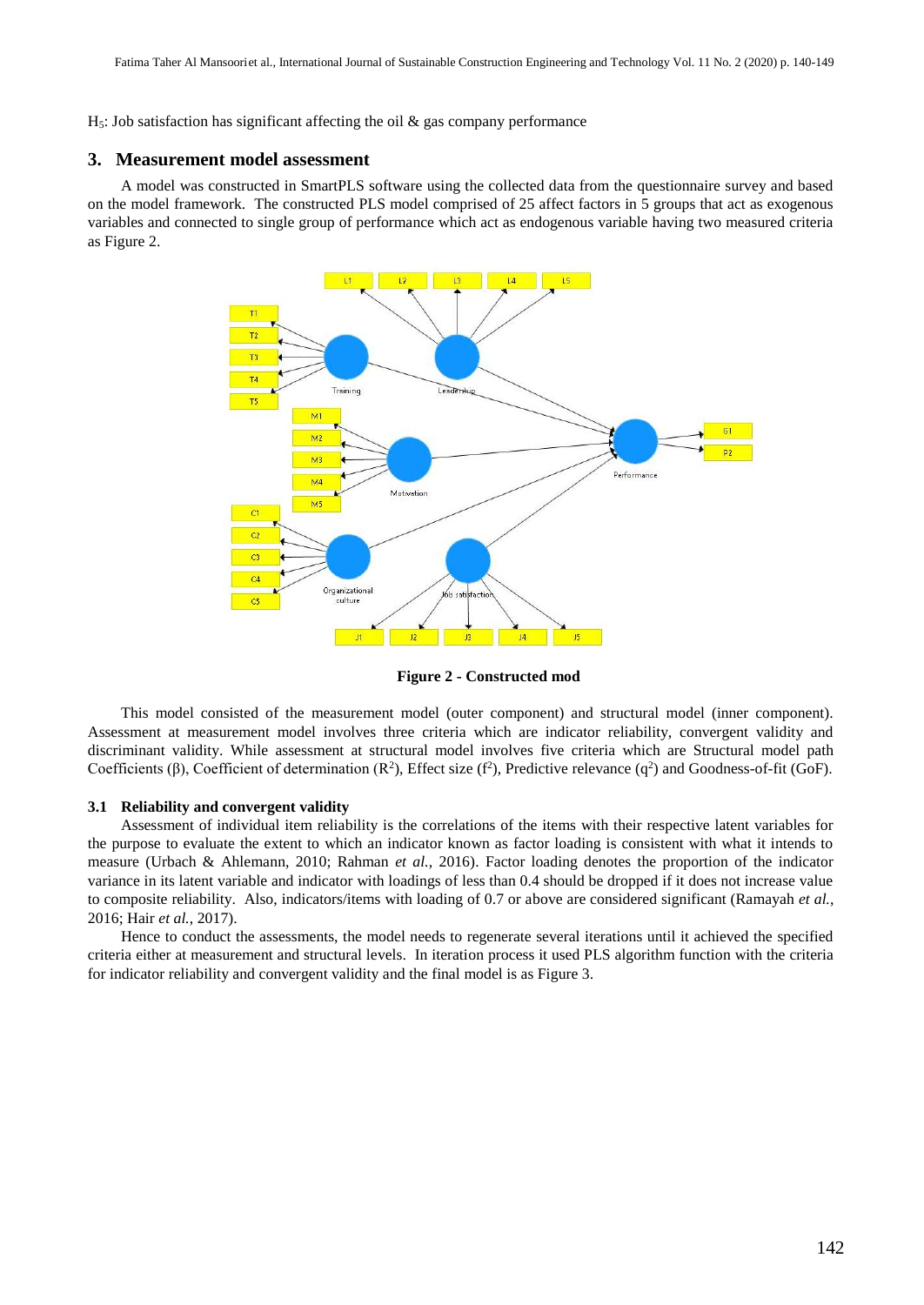

**Figure 3 - Final model of factors affecting the performance oil & gas company**

After 3 iterations, the model had achieved the two criteria which are item reliability and convergent validity however still need to conform with discriminant validity criteria. A total of 14 weak indicators were removed while creation and construction of PLS model.

# **3.2 Discriminant validity using Fornell-Lacker**

This assessment can be conducted by two methods which are analysis of cross loadings and analysis of Average Variance Extracted (AVE) using Fornell-Lacker criterion. However for this study, it adopted Fornell-Lacker approach. This approach compares the square root of the average variance extracted (AVE) with the correlation of latent constructs (Hair *et al.*, 2017). The square roots of AVE coefficients are presented in the correlation matrix along the diagonal. Furthermore, the square root of each construct's AVE should have a greater value than the correlations with other latent constructs (Hair *et al.*, 2014). This result for Fornell-Lacker approach of this study is as in Table 1.

| <b>Table 1 - Fornell-Lacker criterion</b> |          |       |          |       |       |       |  |
|-------------------------------------------|----------|-------|----------|-------|-------|-------|--|
| <b>Construct/ Group</b>                   |          | L     | М        |       | P     |       |  |
| Job satisfaction (J)                      | 0.842    |       |          |       |       |       |  |
| Leadership $(L)$                          | 0.343    | 0.864 |          |       |       |       |  |
| Motivation (M)                            | $-0.067$ | 0.195 | 0.711    |       |       |       |  |
| Organizational culture $(C)$              | 0.462    | 0.378 | $-0.084$ | 0.807 |       |       |  |
| Performance (P)                           | 0.405    | 0.453 | 0.162    | 0.261 | 0.768 |       |  |
| Training $(T)$                            | 0.433    | 0.448 | 0.103    | 0.398 | 0.283 | 0.864 |  |

Table 1 shows the generated discriminant validity using Fornell-Lacker. In Fornell-Lacker approach, when weak indicators are deleted in stages it will improvises the errors of Average Variance Extracted (AVE) of latent (exogenous and endogenous) constructs to an acceptable level. Finally, the square root of AVE value of each latent construct at the diagonal matrix should be larger than its correlation values in corresponding with other latent constructs as in Table 1 which indicate the model reached the adequacy of discriminant validity criterion. At this level, three criteria of the measurement model assessment were tested which included indicator reliability, convergent validity and discriminant validity. The results indicate that each of assessment criteria has achieved with the stipulated guidelines for PLS model assessment. Thus it can be concluded that the measurement model is validated statistically. Based on the figure of the final model, it was found that for the 5 most important factors affecting oil & gas company are effective support system (J-group), empowerment (L-group), supporting employees (M-group), creativity and innovation (C-group), and training regularly (T-group).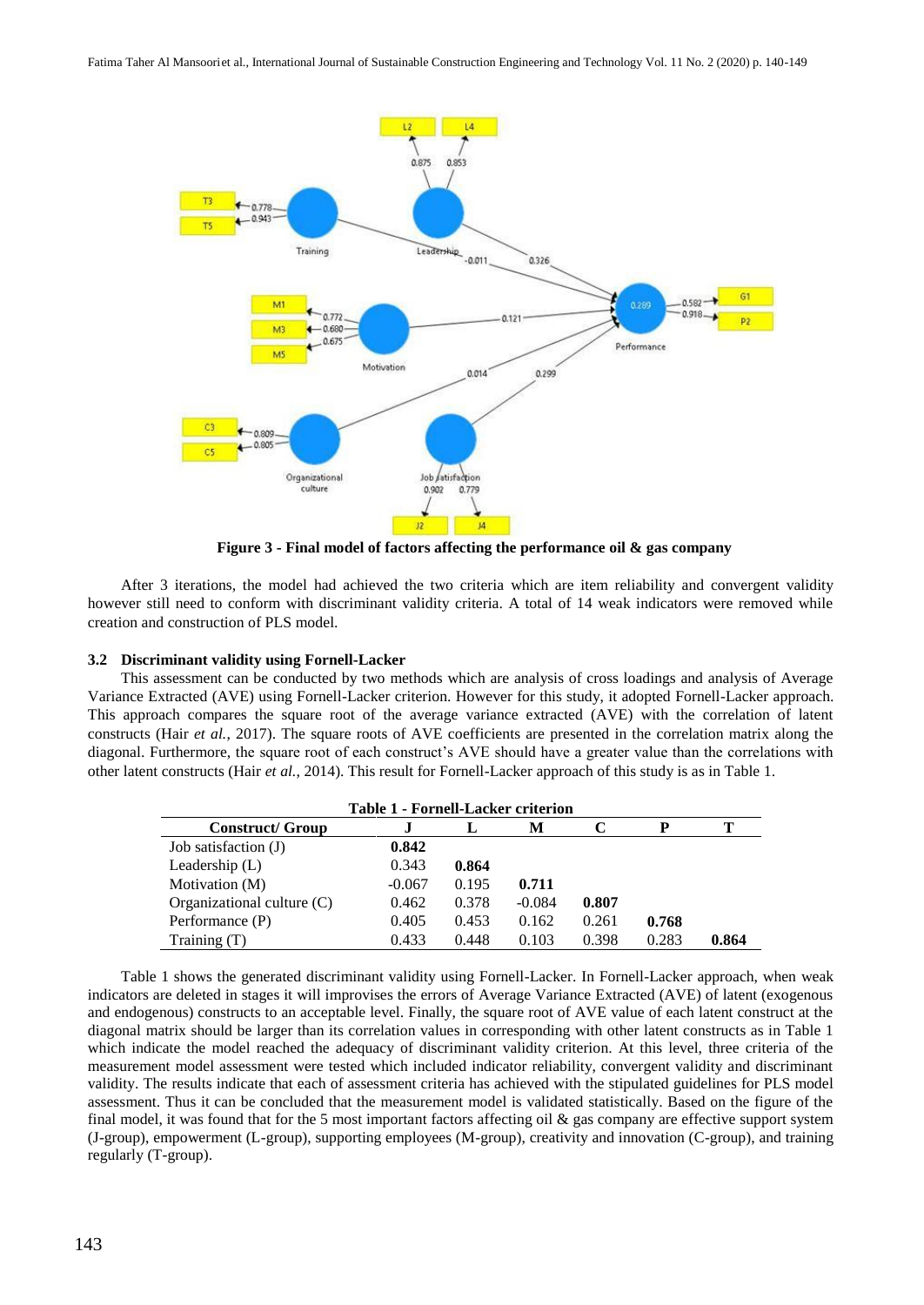# **4. Structural model assessment**

Structural model assessments involves five criteria which are Structural model path Coefficients (β), Coefficient of determination ( $\mathbb{R}^2$ ), Effect size ( $f^2$ ), Predictive relevance ( $q^2$ ) and Goodness-of-fit (GoF).

# **4.1 Path coefficients evaluation (β)**

According to Hair *et al.* (2017) and Aibinu & Al-Lawati (2010) that the higher the path coefficient value indicates the stronger the effect of predictor exogenous variables on the endogenous variable. Path coefficients values generated from the PLS algorithm function in SmartPLS software for all constructs of structural model are as in Figure 4.



**Figure 4 - Path coefficient (β value)**

Based on the path coefficients values in Figure 4, it indicate that Leadership group has the highest β value of 0.326 (above 0.1). This indicates that the group has the strongest influence or impact on performance. Then, it's followed by *Job satisfaction* group with β value of 0.299. However others groups seem not having much influence on performance of the company.

To test whether the each relationship is significant or otherwise, it needs to conduct bootstrapping process. The process estimates the spread and shape of the sampling distribution (Hesterberg, 2015; Hair et al., 2017). Bootstrapping is also considered as hypothesis testing for the model to check whether the constructs relationships are significant or otherwise (Banerjee et al., 2009). In this study the bootstrapping procedure involved 5000 resamples and two-tailed tests of 1.96 (significance level, p=0.05) to generate and interpret t-values (Hair et al., 2017) and the results of this procedure are as in Table 2.

**Table 2.0: Results of bootstrapping**

| <b>Hypothesis</b> | $\cdots$<br>Relationship                                       | <b>Generated t-</b><br>values | <b>Inference</b> |
|-------------------|----------------------------------------------------------------|-------------------------------|------------------|
| $H_1$             | Leadership has a significant effect on performance             | 2.358                         | Significant      |
| $\mathbf{H}_{2}$  | Training has a significant effect on performance               | 0.090                         | Not significant  |
| $H_3$             | Motivation has a significant effect on performance             | 1.006                         | Not significant  |
| H4                | Organizational culture has a significant effect on performance | 0.113                         | Not significant  |
| H <sub>5</sub>    | Job satisfaction has a significant effect on performance       | 2.680                         | Significant      |

Based on Table 2, it means that *Leadership* and *Job satisfaction* groups have significant relationship with *performance*. In contrast, other groups having t-values less than the cut-off value are considered having non-significant with performance. The overall conclusion from this path coefficient evaluation process is that *Leadership* and *Job satisfaction* groups have the strongest and statistically significant relationship with the performance. This proven by Bakotic (2016) that job satisfaction had a positive or strong impact on performance such as reducing moral stress, create new thinking and innovation.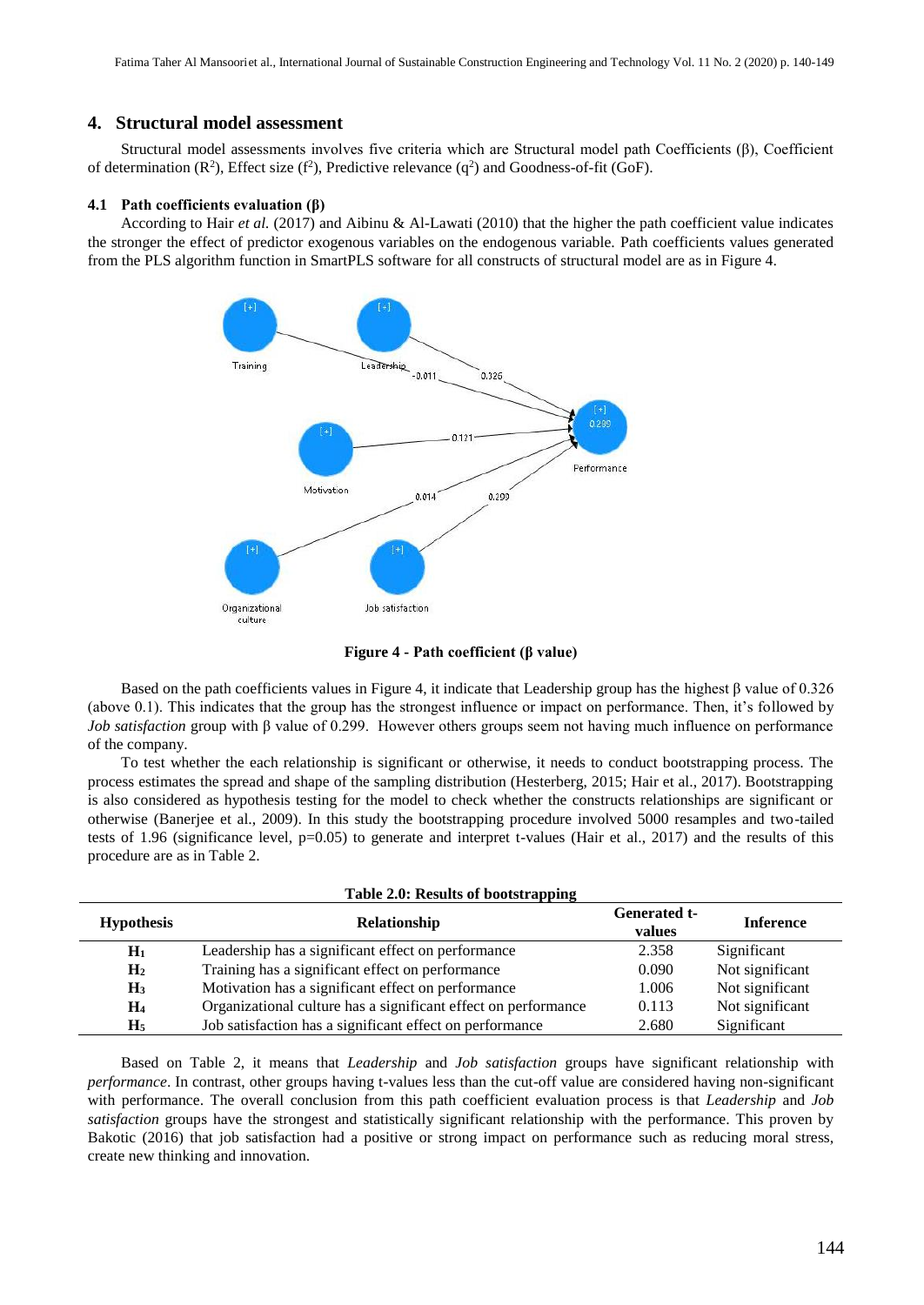# **4.2 Coefficient of determination (R<sup>2</sup> )**

Coefficient of determination is to evaluate the model's predictive explanatory power (accuracy) where the value closer to 1 representing complete predictive accuracy (Hair *et al.*, 2017). Based on Figure 4.0, the  $\mathbb{R}^2$  value for the structural model is 0.289 which according Cohen (1988) specification the developed model can be classified as having substantial explaining power in representing the impact of the 5 groups of factors that affecting oil & gas company to performance.

# **4.2.1Effect size (f<sup>2</sup> ) approach**

Effect size is to evaluate whether the omitted exogenous construct has a substantive impact on the endogenous construct (Hair *et al.*, 2017). It is conducted by evaluating the effect size referred  $(f^2)$  as is measured using the following formula (Hair *et al.*, 2017):

$$
f^2 = \frac{R_{included}^2 - R_{excluded}^2}{1 - R_{included}^2}
$$
 (1.0)

where;

 $f^2$  = effect size

 $R^2$  included =  $R^2$  value of the endogenous variable when all the exogenous variables are included in the model

 $R^2$  excluded =  $R^2$  value of the endogenous variable when the selected exogenous variable is excluded from the model

According to Cohen (1988) effect size having values of 0.02, 0.15 and 0.35 are representing for small, medium and large effects of the respective omitted exogenous variable to the model. Since there are 5 exogenous constructs then it required 5 iterations process using PLS algorithm to determine 5 effects size value for the model. In each iteration process it generated  $R^2$ <sub>excluded</sub> value which is used together with  $R^2$ <sub>included</sub> for calculating model effect size. The iteration process was repeated to other exogenous constructs and the effect sizes  $(f^2)$  calculated for this model is as Table 3.

| Table $3$ - Effect size $(f^2)$ |                          |                |                |                |                                |
|---------------------------------|--------------------------|----------------|----------------|----------------|--------------------------------|
| <b>Iteration</b>                | <b>Omitted exogenous</b> | $\mathbf{R}^2$ | $\mathbf{R}^2$ | f <sup>2</sup> | <b>Effect size</b>             |
|                                 | construct                | included       | excluded       |                |                                |
|                                 | Leadership               | 0.289          | 0.221          | 0.096          | Small effect size to the model |
| 2                               | Training                 | 0.289          | 0.289          | $\Omega$       | No effect size to the model    |
| 3                               | Motivation               | 0.289          | 0.282          | 0.009          | No effect size to the model    |
| 4                               | Organizational culture   | 0.289          | 0.289          | 0.009          | No effect size to the model    |
| 5                               | Job satisfaction         | 0.289          | 0.245          | 0.062          | Small effect size to the model |

Table 3 indicates that *Leadership* and *Job satisfaction* constructs are having small effect size of 0.096 and 0.062 respectively to the structural model. However other exogenous constructs are having an effect size less than cut-off value of 0.02 as specified by Cohen (1998) which mean that when these constructs are omitted individually and simulated it found that the constructs are having no effect size to the model. These mean that *Leadership* and *Job satisfaction* constructs have substantive small impact of effect size toward endogenous construct or the model.

# **4.2.2Predictive relevance (q<sup>2</sup> ) approach**

Predictive relevance is the ability to predict the data points of indicators in reflective measurement models of endogenous constructs and endogenous single-item constructs. It is based on  $Q<sup>2</sup>$  values which measures the differences between the omitted data points and the predicated ones and are generated from blindfolding iteration process. Hence, predictive relevance of the model is calculated using the following formula (Hair et al., 2017):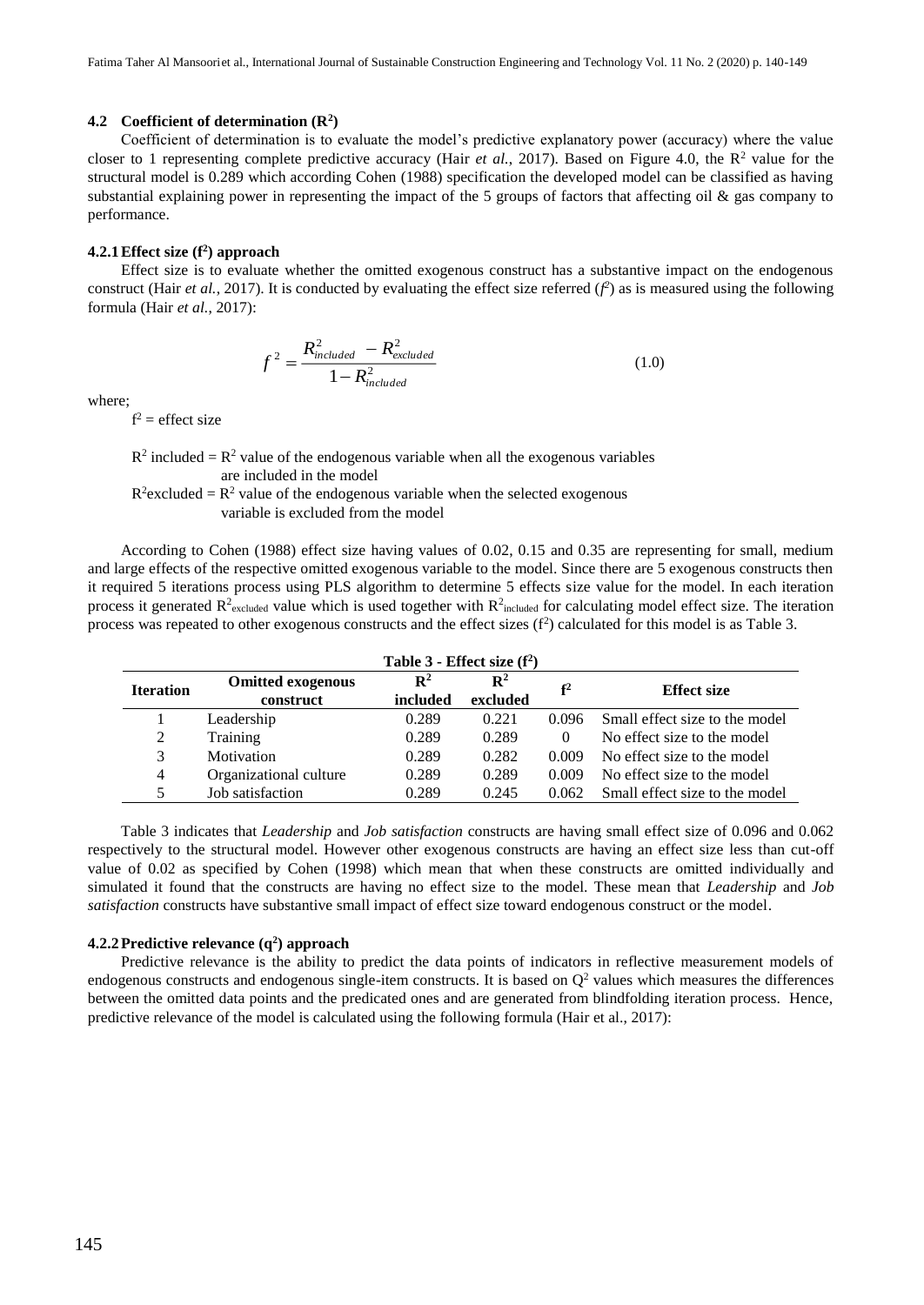$$
q^2 = \frac{Q_{included}^2 - Q_{excluded}^2}{1 - Q_{included}^2}
$$
\n(2.0)

where;

 $q^2$  = predictive relevance

 $Q^2$ included =  $Q^2$  value of at endogenous variable where all the exogenous variables

are included in the model

 $Q^2$  excluded =  $Q^2$  value of at endogenous variable where the selected exogenous

variable is excluded from the model

According to Cohen (1988), if the q2 value is 0.02, 0.15, 0.35 then it indicates that the respective exogenous construct is having small, medium, large predictive relevance to the model respectively. To conduct the predictive relevance analysis, blindfolding technique was applied. Blindfolding technique is built on a sample reuse technique that omits every  $d<sup>th</sup>$  ( $d$  = omission distance) data point in the endogenous construct's indicators and estimates the parameters with the remaining data points (Chin, 1998; Tenenhaus *et al.*, 2005; Hair *et al.*, 2017). Hair *et al.*, (2012) suggested to use  $7<sup>th</sup>$  omission distance as the default of the software. Blindfolding process generates two different types of  $Q<sup>2</sup>$  values that are cross-validated communality (CVC) and cross-validated redundancy (CVR). However, the study model only used cross-validated redundancy value as suggested by Hair *et al.* (2017) that CVR has already includes the key element of the path model, the structural model, to predict eliminated data points. Since the model has five exogenous variables then it involved five blindfolding processes where in each process one of the variable is deleted. Hence the following iteration processes were repeated for other exogenous constructs and the overall predictive relevance  $q<sup>2</sup>$  were calculated for this model is as Table 4.

| Table 4 - Predictive relevance $(q^2)$ |                                       |                |                |          |                             |
|----------------------------------------|---------------------------------------|----------------|----------------|----------|-----------------------------|
| <b>Iteration with</b><br>blindfolding  | <b>Omitted exogenous</b><br>construct | $Q^2$ included | $Q^2$ excluded | $q^2$    | <b>Predictive relevance</b> |
|                                        | Leadership                            | 0.108          | 0.057          | 0.057    | Small predictive effect     |
| 2                                      | Training                              | 0.108          | 0.123          | $-0.017$ | No predictive effect        |
| 3                                      | Motivation                            | 0.108          | 0.114          | $-0.007$ | No predictive effect        |
| 4                                      | Organizational culture                | 0.108          | 0.113          | $-0.006$ | No predictive effect        |
|                                        | Job satisfaction                      | 0.108          | 0.086          | 0.025    | Small predictive effect     |

Table 4 indicates that only *Leadership* and *Job satisfaction* constructs  $q^2$  value is having small predictive relevance because the values are in the range between  $0.02 \leq q^2 < 0.15$  (Hair *et al.*, 2017). However, other constructs which are *Training*, *Motivation* and *Organizational culture* are not having predictive relevance and no effect to the endogenous construct. The strength of each relationship of exogenous and endogenous is based on statistical computational probability of the input data of the questionnaire survey. If the data provided by the respondents of poor quality then the established relationship will be reflected as not significant and not relevant (Koban *et al.*, 2012; Ishiyaku, Kasim, Harir, 2017). Since in this study's questionnaire the endogenous construct is in section B while exogenous construct is in section C and this may cause unawareness to the respondents on the relationship between these two constructs. Thus, input data provided by the respondents may seem reliable however it does not having enough power/strength to the established relationship of exogenous and endogenous constructs.

#### **4.3 Goodness-of-fit (GoF)**

Goodness-of-Fit (GoF) is an index use to define a geometric mean of the average communality (AVE) and the average of Coefficient of determination  $(R^2)$  (for endogenous constructs) (Tenenhaus *et al.*, 2005). GoF index serves as baseline value for validating the PLS model globally (Wetzels *et al.*, 2009) with the value bounded between 0 and 1 (Akter *et al.*, 2011). GoF index can be categorised into 3 criteria which are small, medium and large validating power for the values of 0.1, 0.25, and 0.36 respectively (Wetzels *et al.*, 2009). Hence, GoF index of a model can be calculated using the following formula (Wetzels *et al.*, 2009):

where;

$$
GoF = \sqrt{AVE} \times \bar{R}^2 \tag{3.0}
$$

 $GoF = goodness-of-Fit$  $AVE = average communality$  $R^2$  = coefficient of determination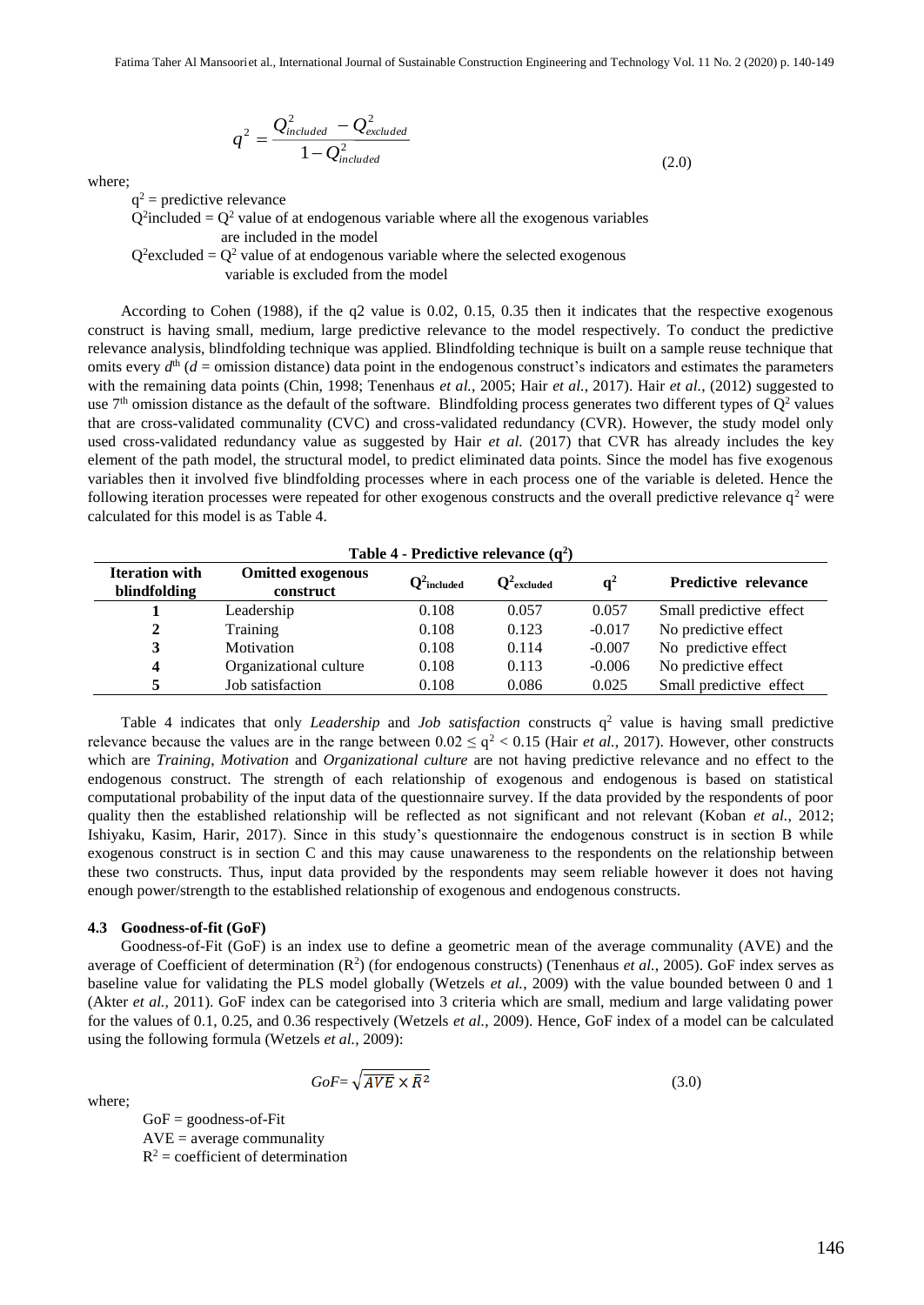| Table 5 - Calculation of goodness-of-fit |                                               |                                           |  |  |
|------------------------------------------|-----------------------------------------------|-------------------------------------------|--|--|
| <b>Construct</b>                         | <b>Square root of AVE</b><br>[from Table 5.5] | $\mathbf{R}^2$ value<br>[from Figure 5.5] |  |  |
| Job satisfaction [exogenous]             | 0.710                                         |                                           |  |  |
| Leadership [exogenous]                   | 0.746                                         |                                           |  |  |
| Motivation [exogenous]                   | 0.505                                         |                                           |  |  |
| Organizational culture [exogenous]       | 0.651                                         | 0.289                                     |  |  |
| Training [exogenous]                     | 0.590                                         |                                           |  |  |
| Performance [exogenous]                  | 0.747                                         |                                           |  |  |
| Average                                  | 0.658                                         | 0.289                                     |  |  |

Table 5 of this model, the average of AVE for endogenous variable is 0.658 and the average  $R<sup>2</sup>$  for all dependent variables is 0.289.

Thus, 
$$
GoF = \sqrt{0.658 \times 0.289} = 0.436
$$

With this calculated value of GoF, it exceeds the cut-off value of 0.25 and this indicates that the model is having large validating criteria. Finally even though that some of the results are not as the expected as the hypotheses but it can be concluded that the structural model has been validated statistically.

# **5. Conclusion**

This paper has presented the development and assessment of PLS-SEM model of relationship between the 25 factors affecting the performance oil & gas company in the UAE. The model comprises of 5 groups of factors affecting the performance oil & gas company. Assessments processes involved on this model are at measurement and structural levels. In measurement level, 3 iterations were carried out before the model achieved the assessment criteria adequacy. Results from this iteration process found that for the 5 most important groups of factors affecting oil & gas company are effective support system (J-group), empowerment (L-group), supporting employees (Motivation group), creativity and innovation (C-group), and training regularly (T-group). At structural level assessment processes it involved omitting one group for each iteration to evaluate the effect size and also involved bootstrapping process. It was found the model has achieved the overall model of fit known as GoF with the value of 0.436 indicating large validating power.

# **Acknowledgement**

The authors would like to thank University Tun Hussein Onn Malaysia for supporting this study.

# **References**

Agburu, J.I (2012). Recent Trends in Wage and Salary Administration in Nigeria: A Synopsis on Theoretical and Empirical Challenges. International Journal of Basic And Applied Science; 1(2), 257-268

Aibinu, A. A., & Al-Lawati, A. M. (2010). Using PLS-SEM technique to model construction organizations' willingness to participate in e-bidding. Automation in construction, 19(6), 714-724

Akter, S., D'Ambra, J., & Ray, P. (2011). An evaluation of PLS based complex models: the roles of power analysis, predictive relevance and GoF index

Ameen, A., AlMulla, A., Maram, M. A., Al-Shibami, A. H., & Ghosh, A. (2018). The impact of knowledge sharing on managing organizational change within Abu Dhabi national oil organizations. International Journal Of Management And Human Science, 2(3), 27-36

Arslan, A., & Staub, S. (2013). Theory X and theory Y type leadership behavior and its impact on organizational performance: Small business owners in the Şishane Lighting and Chandelier District. Procedia-Social and Behavioral Sciences, 75, 102-111

Asim, M. (2013). Impact of Motivation on Employee Performance with Effect of Training: Specific to Education Sector of Pakistan. International Journal of Scientific and Research Publications, 3(9), 1-9

Bakotic, D., & Babic, T. (2013). Relationship between working conditions and job satisfaction: The case of croatian shipbuilding company. International journal of business and social science, 4(2)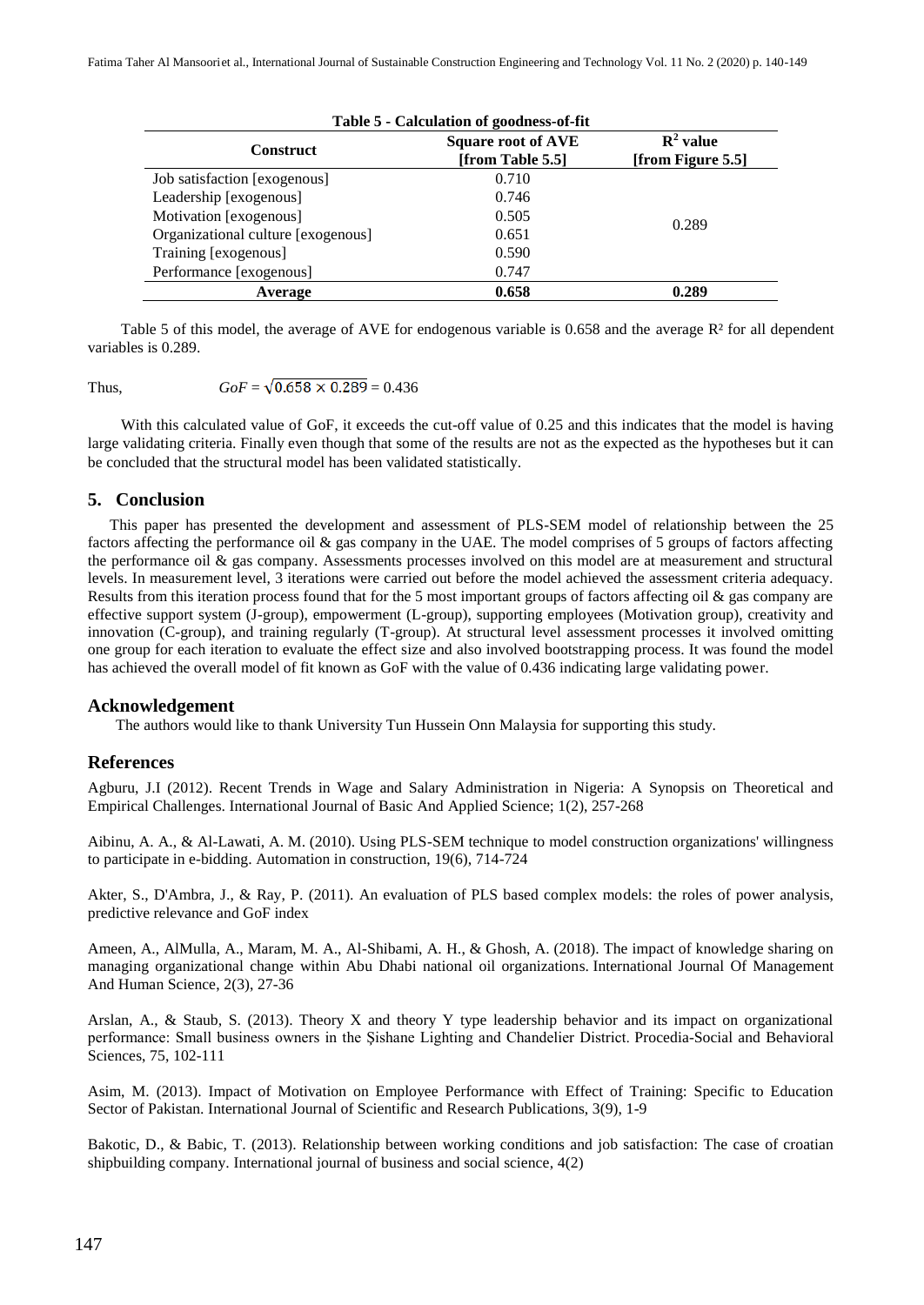Banerjee, A., Chitnis, U.B., Jadhav, S.L., Bhawalkar, J.S., & Chaudhury, S. (2009). Hypothesis testing, type i and type ii errors. Industrial Psychiatry Journal, 18(2), 127–131

Boal, K. B., & Hooijberg, R. (2000). Strategic leadership research: Moving on. The Leadership Quarterly, 11(4), 515- 549

Chin, W. W. (1998). The partial least squares approach to structural equation modeling. Modern Methods for Business Research, 295(2), 295-336

Cohen, J. (1988). Statistical Power Analysis for the Behavioral Sciences,  $2<sup>nd</sup>$  ed., Lawrence Erlbaum, Hillsdale, NJ

Dasanayake, S. W. S. B., & Mahakalanda, I. (2008). A literature survey on organizational culture and innovation. Global Business and Management Research, 8(1), 539-550

Dobre, O. I. (2013). Employee motivation and organizational performance. Review of applied socio-economic research, 5(1)

Hair Jr, J. F., Sarstedt, M., Hopkins, L., & Kuppelwieser, V. G. (2014). Partial least squares structural equation modeling (PLS-SEM). European business review

Hair Jr, J.F., Hult, G.T.M., Ringle, C., & Sarstedt, M. (2017). A Primer on Partial Least Squares Structural Equation Modeling (PLS-SEM). 2nd Ed, Sage Publications

Hair, J.F., Sarstedt, M., Ringle, C.M., & Mena, J.A. (2012). An assessment of the use of partial least squares structural equation modeling in marketing research. Journal of the Academy of Marketing Science, 40(3), 414-433

Harhara, A. S., Singh, S. K., & Hussain, M. (2015). Correlates of employee turnover intentions in oil and gas industry in the UAE. International journal of organizational analysis

Harun, H., Salleh, R., Memon, M. A., Baharom, M. N. R., & Abdullah, A. (2014). Job satisfaction, organizational commitment and stress among offshore oil and gas platform employees. Asian Social Science, 10(11), 28

Hesterberg, T.C. (2015). What teachers should know about the bootstrap: resampling in the undergraduate statistics curriculum. The American Statistician, 69(4), 371-386

Huang, T. T., Chen, L., & Stewart, R. A. (2010). The moderating effect of knowledge sharing on the relationship between manufacturing activities and business performance. Knowledge Management Research & Practice, 8(4), 285- 306

Ishiyaku, B., Kasim, R., & Harir, A.I. (2017). Confirmatory factoral validity of public housing satisfaction constructs. Cogent Business and Management, 4 (1), 1359458

Koban, L., Pourtois, G., Bediou, B., & Vuilleumier, P. (2012). Effects of social context and predictive relevance on action outcome monitoring. Cognitive, Affective, & Behavioral Neuroscience, 12(3), 460-478

Matthew, J., Grawhich, & Barber, L. K. (2009). Are you Focusing both Employees and Organizational Outcomes? Organizational Health Initiative at Saint Louis University, 1-5

Meindl, J. R. (2004). The romance of teams: Is the honeymoon over?. Journal of Occupational and Organizational Psychology, 77, 463

Muhammad, E. M., Ghafoor, M. M., & Naseer, S. (2011). Organizational Effectiveness: A Case Study of Telecommunication and Banking Sector of Pakistan. Far East Journal of Psychology and Business, 2 (1)

Niazi, A. S. (2011). Training and development strategy and its role in organizational performance. Journal of public Administration and Governance, 1(2)

Peterson, R. S., Smith, D. B., Martorana, P. V., & Owens, P. D. (2003). The impact of chief executive officer personality on top management team dynamics: One mechanism by which leadership affects organizational performance. Journal of applied Psychology, 88(5), 795